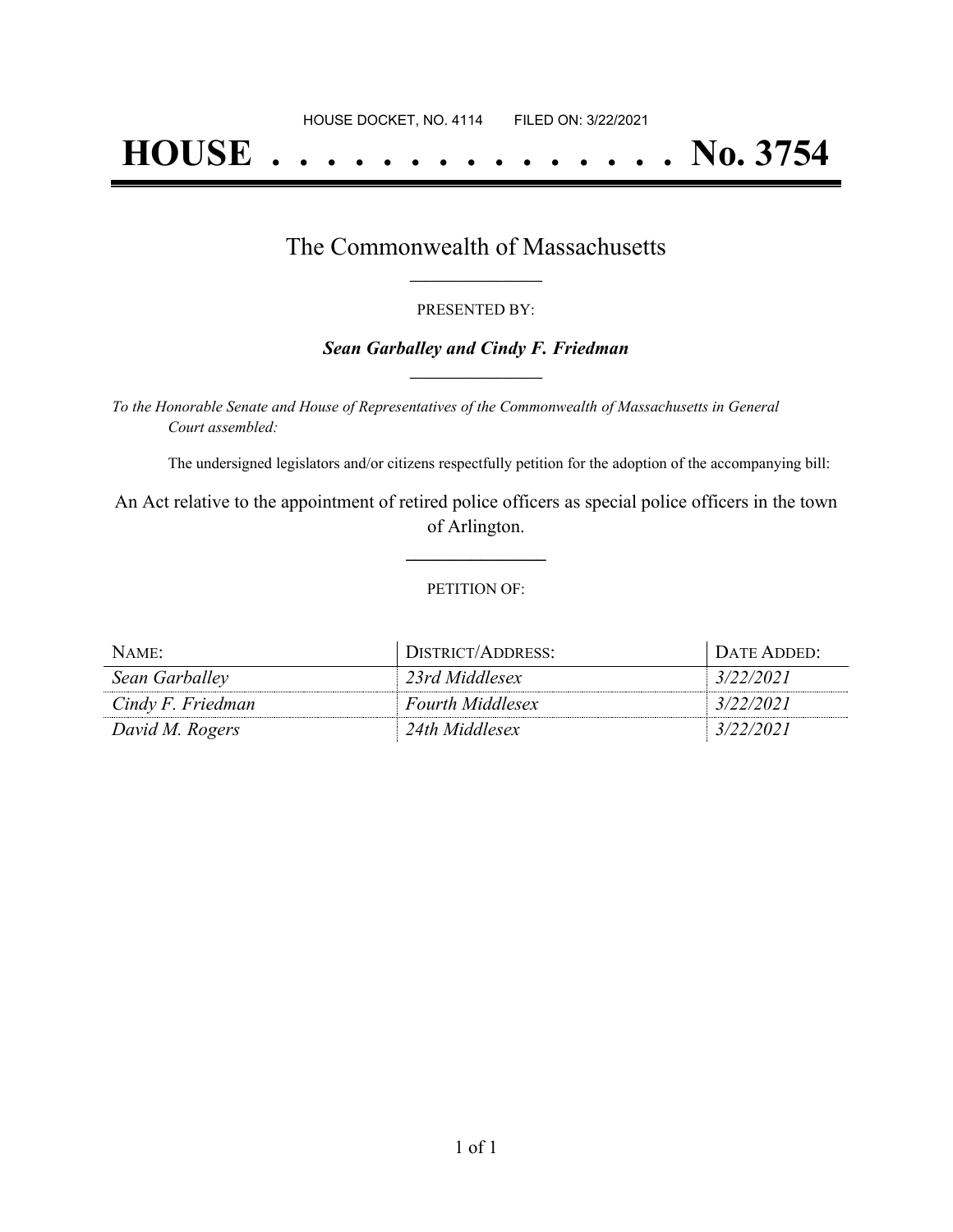#### HOUSE DOCKET, NO. 4114 FILED ON: 3/22/2021

## **HOUSE . . . . . . . . . . . . . . . No. 3754**

By Representative Garballey of Arlington and Senator Friedman, a joint petition (accompanied by bill, House, No. 3754) of Sean Garballey, Cindy F. Friedman and David M. Rogers (by vote of the town) relative to the appointment of retired police officers as special police officers in the town of Arlington. Public Service. [Local Approval Received.]

## The Commonwealth of Massachusetts

**In the One Hundred and Ninety-Second General Court (2021-2022) \_\_\_\_\_\_\_\_\_\_\_\_\_\_\_**

**\_\_\_\_\_\_\_\_\_\_\_\_\_\_\_**

An Act relative to the appointment of retired police officers as special police officers in the town of Arlington.

Be it enacted by the Senate and House of Representatives in General Court assembled, and by the authority *of the same, as follows:*

 SECTION 1. The town manager of the town of Arlington may appoint, at the recommendation of the chief of police and as the chief of police deems necessary, retired police officers as special police officers for the purpose of performing police details and any police duties arising therefrom or during the course of police detail work, whether or not related to the detail work, when the special police officer is on detail assignment and an emergency response by the special police officer is required due to the inability of a regular police officer to timely respond to the emergency. Said retired police officers shall have previously served as regular full-time police officers for the town of Arlington and voluntarily retired based upon superannuation in accordance with chapter 32 of the General Laws. No retired police officer shall be eligible for appointment pursuant to this act if the

11 officer has reached the mandatory age for retirement of police officers specified in chapter 32 of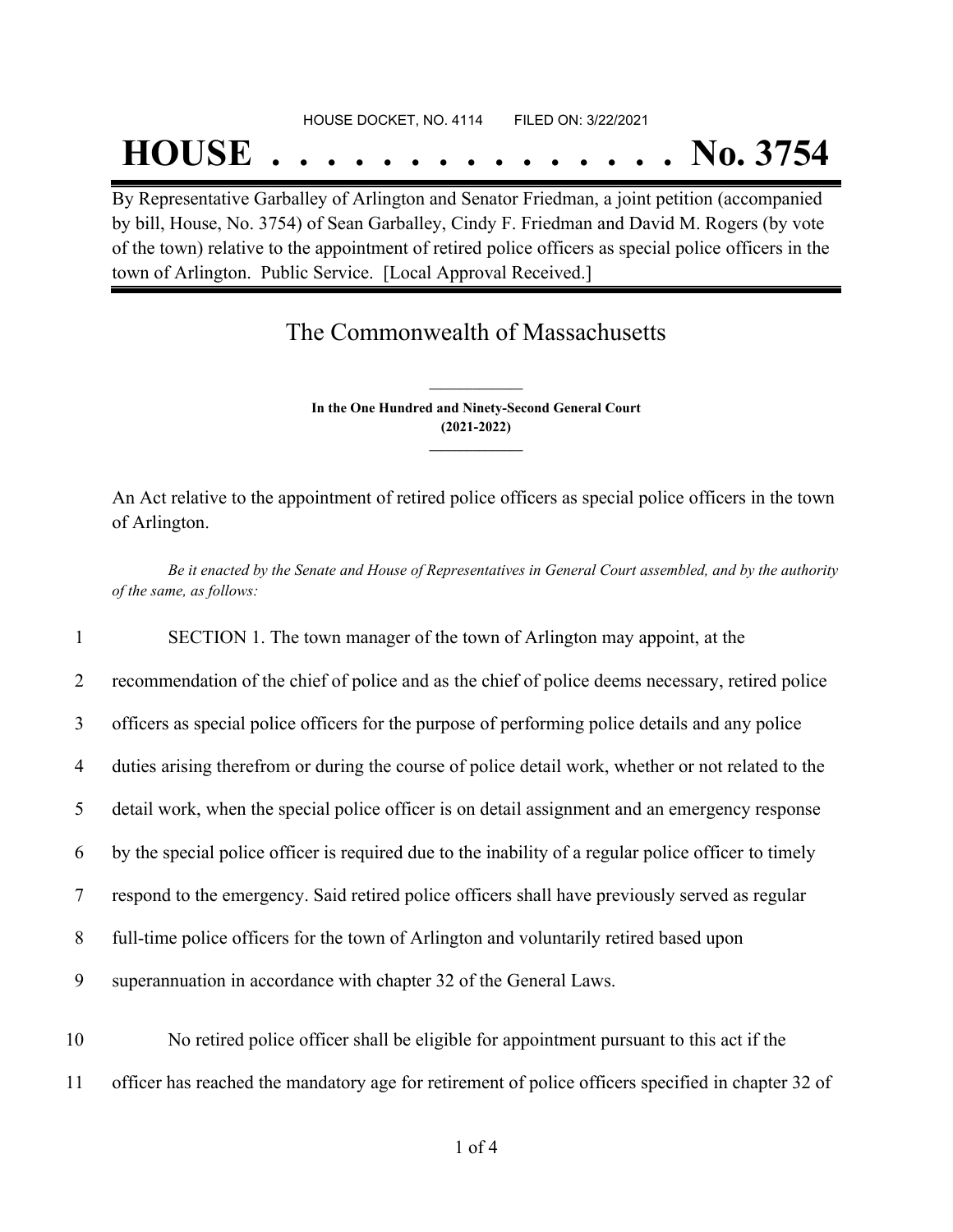the General Laws and regulations promulgated thereunder. The employment of any officer appointed pursuant to this act shall terminate upon attaining such age. No officer who has been retired from the town of Arlington police department for more than 5 years shall be eligible for appointment pursuant to this act unless the officer has maintained employment since the date of retirement as an active police officer in the commonwealth. Prior to appointment pursuant to this act, every officer to be appointed shall pass a medical examination by a physician chosen by the town to determine that the officer is capable of performing the essential duties of a special police officer pursuant to this act. The cost of the examination shall be borne by the special police officer. The officer shall provide certification to the town that the officer is covered by personal health insurance.

 SECTION 2. Special police officers appointed pursuant to this act shall not be subject to chapter 31 of the General Laws; sections 85H and 85H½ of chapter 32 of the General Laws; sections 99A, 100 or 111F of chapter 41 of the General Laws; or chapter 150E of the General Laws. Special police officers appointed pursuant to this act shall be subject to chapter 151A of the General Laws.

 SECTION 3. Special police officers appointed pursuant to this act shall, when performing their duties set forth in this act, have the same power to make arrests and to perform other police functions as do regular police officers of the town of Arlington.

 SECTION 4. Special police officers shall be appointed for a term of 1 year subject to renewal in the town manager's sole discretion. During the term of appointment, the officer shall serve at the pleasure of the town manager, subject to removal by the town manager at any time with or without cause. Any such removal shall be preceded by a 14-day written notice unless

of 4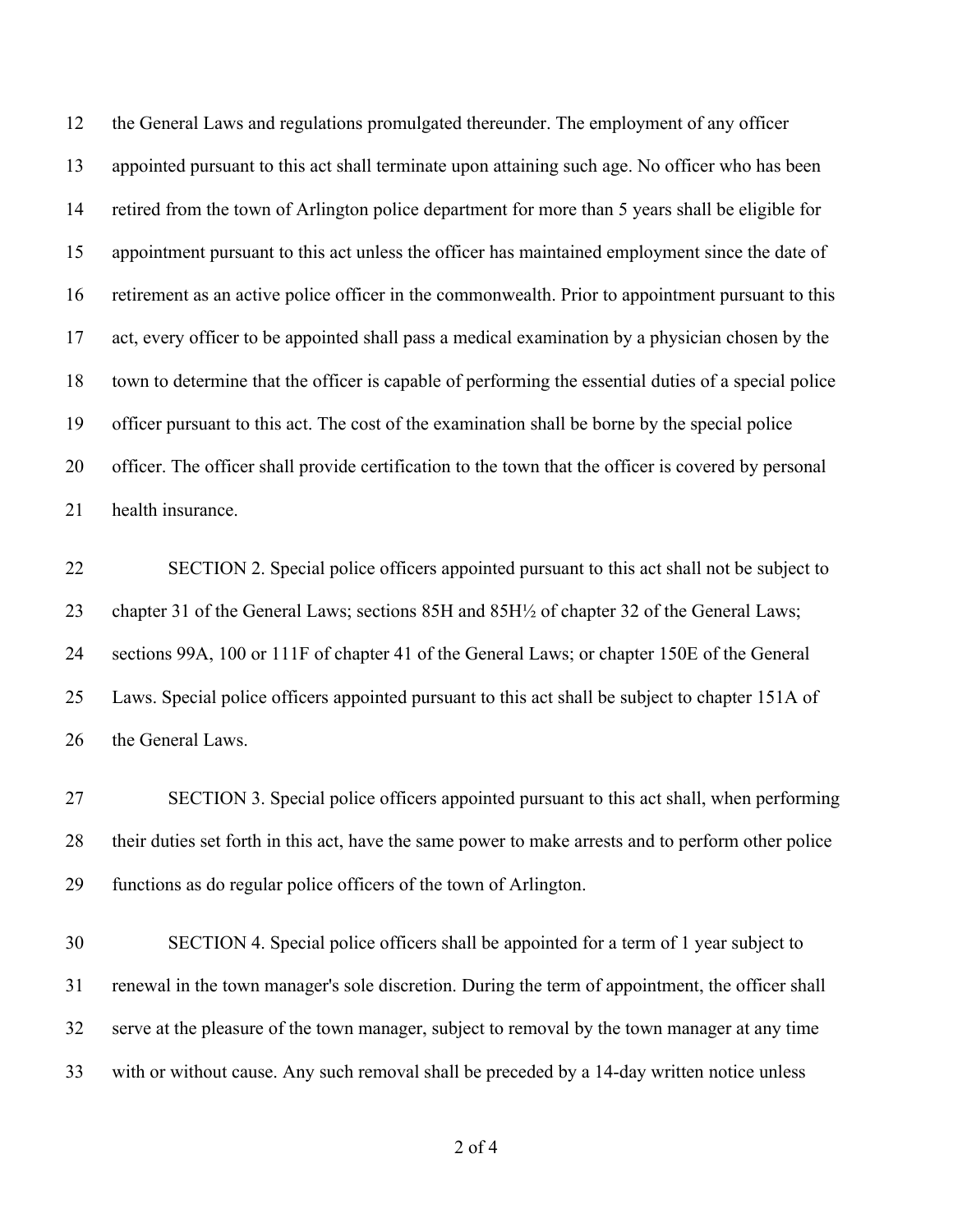considerations of public safety and welfare, determined in the town manager's sole discretion, require immediate removal. In such instances, the town manager shall provide the officer with a written statement of reasons for the immediate removal.

 SECTION 5. Special police officers appointed pursuant to this act shall be subject to the rules and regulations, policies and procedures and requirements of the police department and the chief of police of the town of Arlington, including restrictions on the type of detail assignments, requirements regarding medical examinations to determine continuing capability to perform the duties of a special police officer, requirements for training, requirements for firearms qualifications and licensing, and requirements regarding uniforms and equipment. Compliance with all requirements shall be at no cost to the town of Arlington A special police officer appointed pursuant to this act shall be considered a reserve or intermittent police officer and subject to the third paragraph of section 96B of chapter 41 of the General Laws and shall not be considered a full-time police officer

 SECTION 6. Special police officers appointed pursuant to this act shall be sworn before the town clerk of the town of Arlington, who shall keep a record of all such appointments.

 SECTION 7. Appointment as a special police officer pursuant to this act shall not entitle any officer to assignment to any specific detail or type of detail. All assignments shall be made in the sole discretion of the chief of police. Special police officers appointed pursuant to this act shall be paid the hourly detail rate applicable to regular full-time officers, including any changes to such rate, but shall not be entitled to any other town benefits.

 SECTION 8. Retired police officers appointed as special police officers pursuant to this act shall be subject to the limitations on hours worked and on earnings by retired municipal

of 4